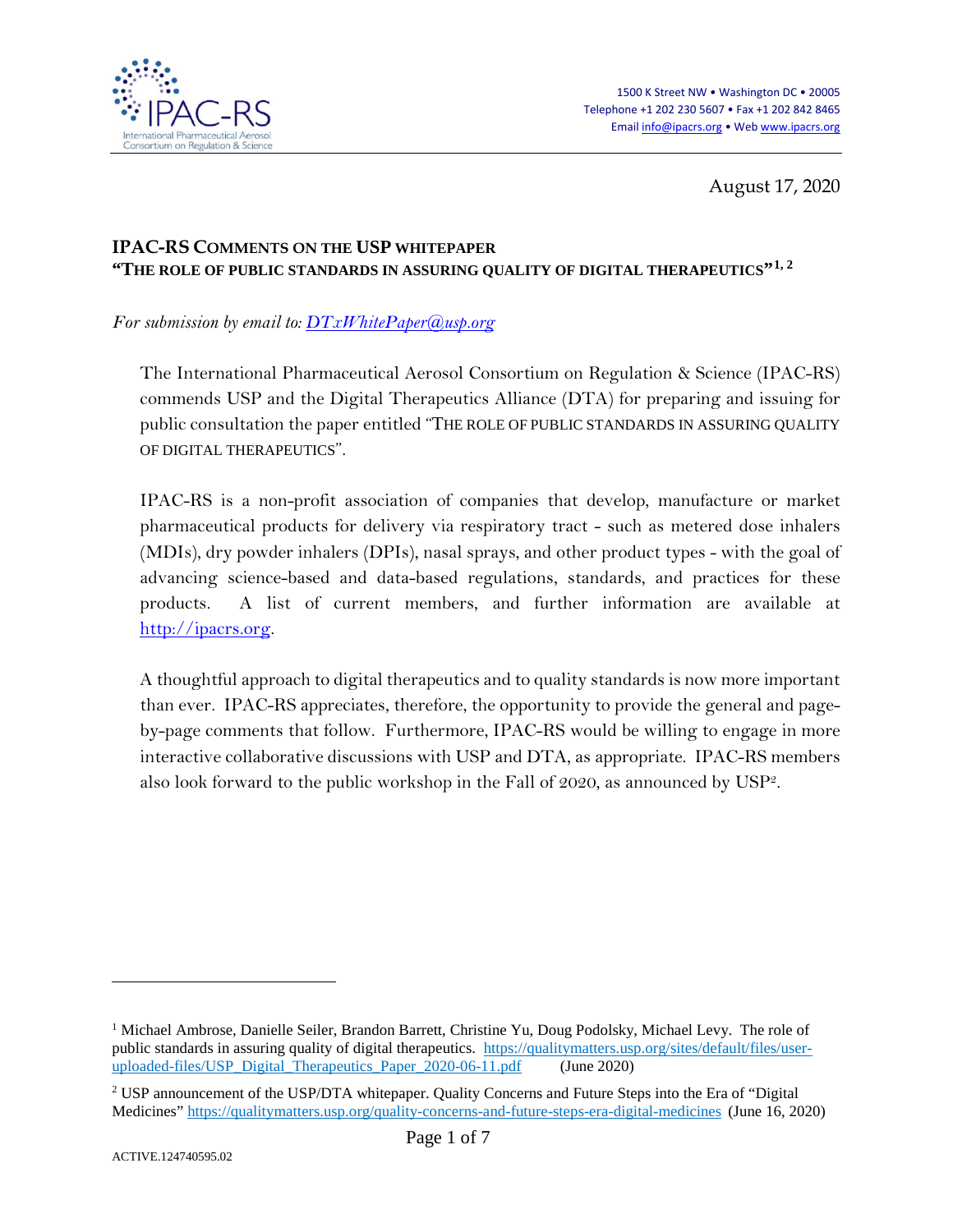#### **GENERAL COMMENTS**

USP is to be applauded for forging the path towards the development of standards for "Digital Therapeutics" (DTx). At the same time, it is debatable whether placing DTx into a USP model is a logical fit. Some challenges, as well as positive aspects of this approach, are discussed below.

The Digital Therapeutics Alliance defines DTx as "Being able to deliver evidence-based therapeutic interventions that are driven by high-quality software programs to prevent, manage, or treat a medical disorder or disease. They are used independently or together with medications, devices, or other therapies to optimize patient care and health outcomes."

# Role of Standards

It is good to have standards to follow, however there is concern that creation of new standards may restrict ability to utilize creative and novel, yet compliant, approaches to ensuring performance. Since the standards might unintentionally restrict creativity or novel approaches, would it be better to consider that sponsors of medical products instead follow an appropriate quality system for design, development and manufacturing? Furthermore, product sponsors should uphold the quality system requirements with their vendors that generate any software code used in the product. An example may be requiring the utilization of design controls via ISO 13485. Three of the five examples offered in the USP/DTA paper of the 450 recalls from the review of the US Food and Drug Administration (FDA) Medical Device Recall Database from January 2002 through first quarter of 2020 appeared to be possibly linked to upgrades which could also be considered design changes. Perhaps a design change review for the upgrades in items 1, 3, 4 would address the recalls related to the listed items.

Standards should be aligned to the software field. Utilizing USP's mission for development of standards that ensure quality, safety, and benefit of medicines and foods may result in alternate directions or even misalignment to existing software standards. For example, one software standard, IEC 62304, is a recognized consensus standard for software life cycle processes in medical devices. Other FDA guidances (see the text box below) exist to describe the requirements for software use in medical devices. The whitepaper mentions more than 80 software/informatics standards included in FDA CDRH's Recognized Consensus Standards Database but concern is raised within the whitepaper that these standards do not meet the requirements of the DTx community. Also mentioned in the whitepaper is that this quality/conformity assessment gap is expected to widen as DTx applicability evolves and expands into new treatment areas with the number of products increasing and use by clinicians and patients becoming more widespread.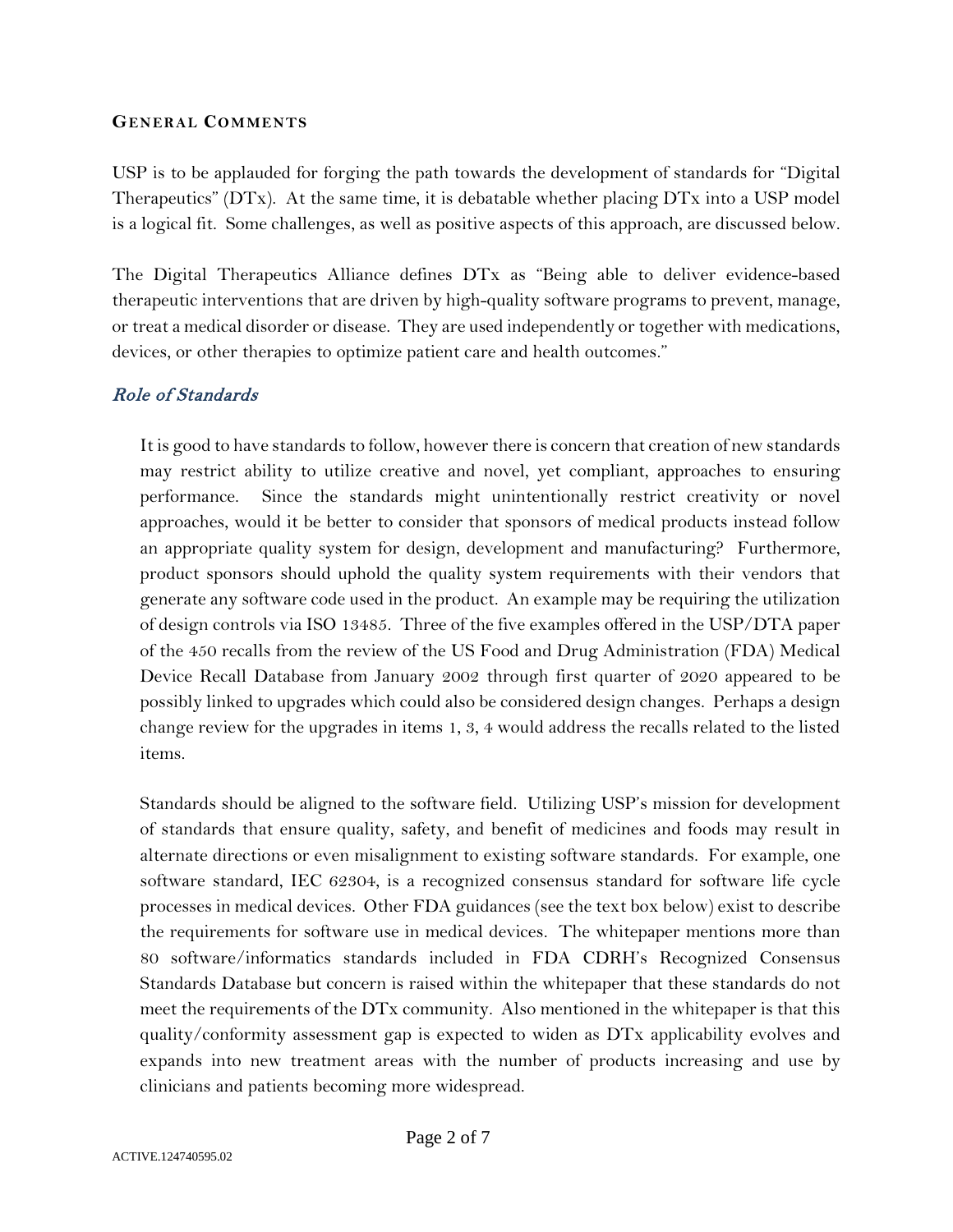### Avoid Duplication

All drug-device combination products are regulated by an appropriate agency (such as the Food and Drug Administration in the U.S.), are required to go through a rigorous development, review and approval process before they ever reach the market. In light of the already-existing regulatory framework, an additional set of information in the USP has a high chance of being redundant and duplicative, at best, or divergent and contradictory to FDA's positions, at worst. For example, the USP/DTA whitepaper focuses on 'generic' repeatability of coding. However, the FDA's 510(k) established approval pathway already provides substantial equivalence criteria but retains the ability to tailor the software without compromising patient safety. These overlaps and misalignments may further accumulate over time as each organization (FDA vs USP) continues to issue new and revised guidelines independently of the other.

## Pros and Cons of Applying CQA Concepts to DTx

The application of a Critical Quality Attribute (CQA) approach mentioned in the whitepaper itemizes quality attributes of digital therapeutics systems to be synonymous with Identity, Strength, Purity, and Performance. The fit of traditional medicines CQA framework to digital therapeutics complicates the terminology and does not match well, requiring translation in order to be interpreted. The one concept in this framework that deems consideration is 'digital excipients' insofar as it would apply to Custom off-the-shelf (COTS) and Software of unknown pedigree (SOUP) which are accepted concepts in the culture of programmers but not really aligned to the philosophy of the pharma or medical device industries. While the term 'digital excipients' may not be the best term, the concept of utilization of common code to be used in multiple applications and the need for a repository or 'library' of authorized codes has some merit. The challenges with this concept will be how to remain relevant and updating of applicable standards in the quickly changing world of software. In addition, the speed of change and development in digital would mean that any additional guidance applied in USP may quickly become outdated and the main focus should therefore be on the end combination product/device, and cross-referencing the existing guidance and standards (many of which are referenced in this document).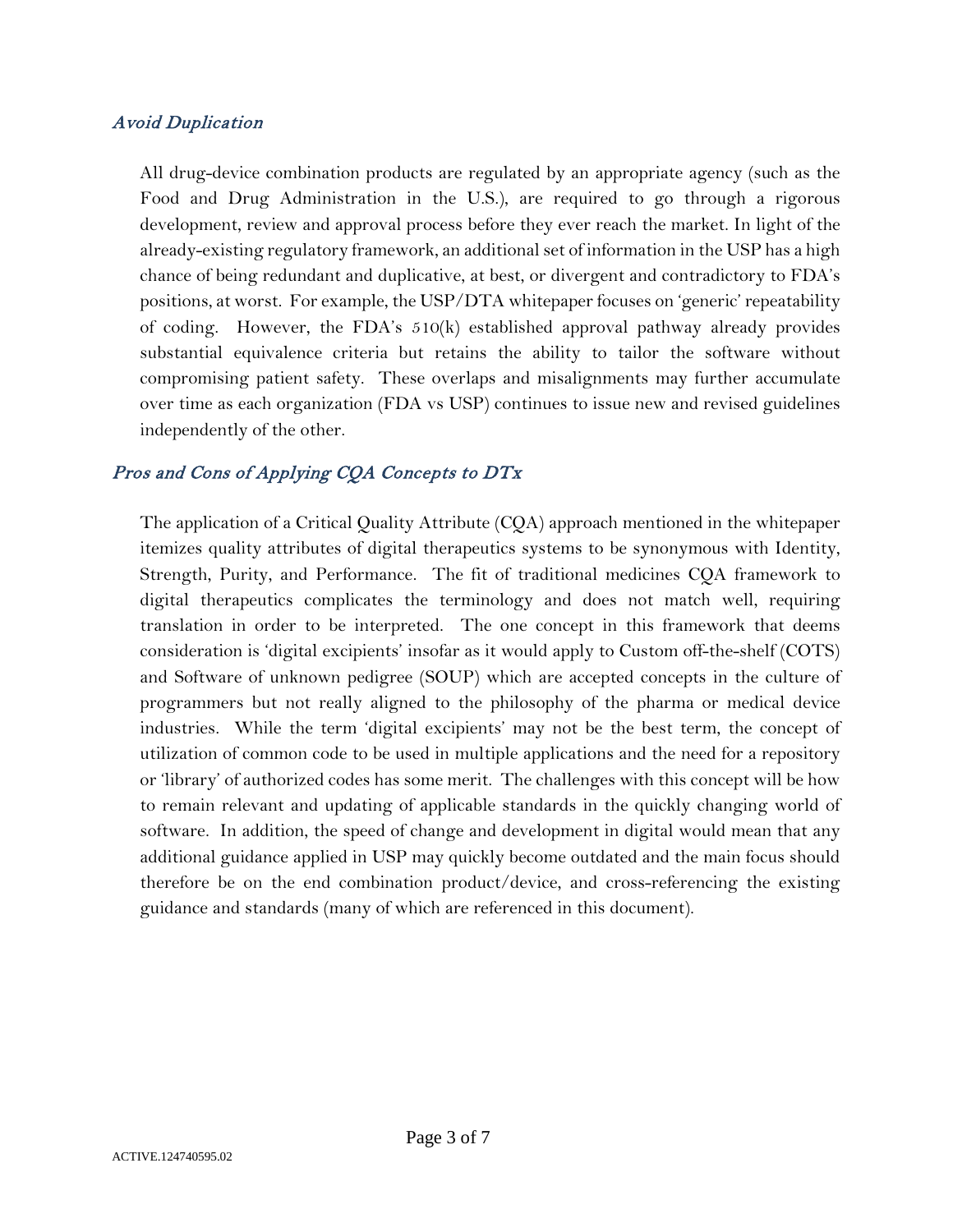## **EXAMPLES OF US FDA GUIDANCES DESCRIBING REQUIREMENTS FOR REGULATED SOFTWARE USED IN MEDICAL DEVICES**

| Title                                           | Issued    | Link                             |
|-------------------------------------------------|-----------|----------------------------------|
|                                                 |           | https://www.fda.gov/regulatory-  |
| FDA. Guidance for Industry and FDA Staff:       | May 2005  | information/search-fda-guidance- |
| Guidance for the Content of Premarket           |           | documents/guidance-content-      |
| Submission for Software Contained in Medical    |           | premarket-submissions-software-  |
| Devices.                                        |           | contained-medical-devices        |
|                                                 |           | https://www.fda.gov/regulatory-  |
| FDA. Guidance for Industry, FDA Reviewers       | September | information/search-fda-guidance- |
| and Compliance on Off-the-shelf Software use in | 2019      | documents/shelf-software-use-    |
| Medical Devices.                                |           | medical-devices                  |
|                                                 |           | https://www.fda.gov/regulatory-  |
| Principles<br>FDA.<br>General<br>of<br>Software | January   | information/search-fda-guidance- |
| Validation; Final guidance for Industry and     | 2002      | documents/general-principles-    |
| FDA Staff.                                      |           | software-validation              |
|                                                 |           | https://www.fda.gov/regulatory-  |
| FDA. Guidance for Industry: Cybersecurity for   | January   | information/search-fda-guidance- |
| Networked Medical Devices containing Off-       | 2005      | documents/cybersecurity-         |
| the-Shelf (OTS) Software.                       |           | networked-medical-devices-       |
|                                                 |           | containing-shelf-ots-software    |
|                                                 |           | https://www.fda.gov/regulatory-  |
| FDA. Content of Premarket Submissions for       | Final     | information/search-fda-guidance- |
| Management of Cybersecurity in Medical          | October   | documents/content-premarket-     |
| Devices: guidance for Industry and Food and     | 2014      | submissions-management-          |
| Drug Administration Staff.                      |           | cybersecurity-medical-devices-0  |
|                                                 |           | https://www.fda.gov/regulatory-  |
|                                                 | New draft | information/search-fda-guidance- |
|                                                 | October   | documents/content-premarket-     |
|                                                 | 2018      | submissions-management-          |
|                                                 |           | cybersecurity-medical-devices    |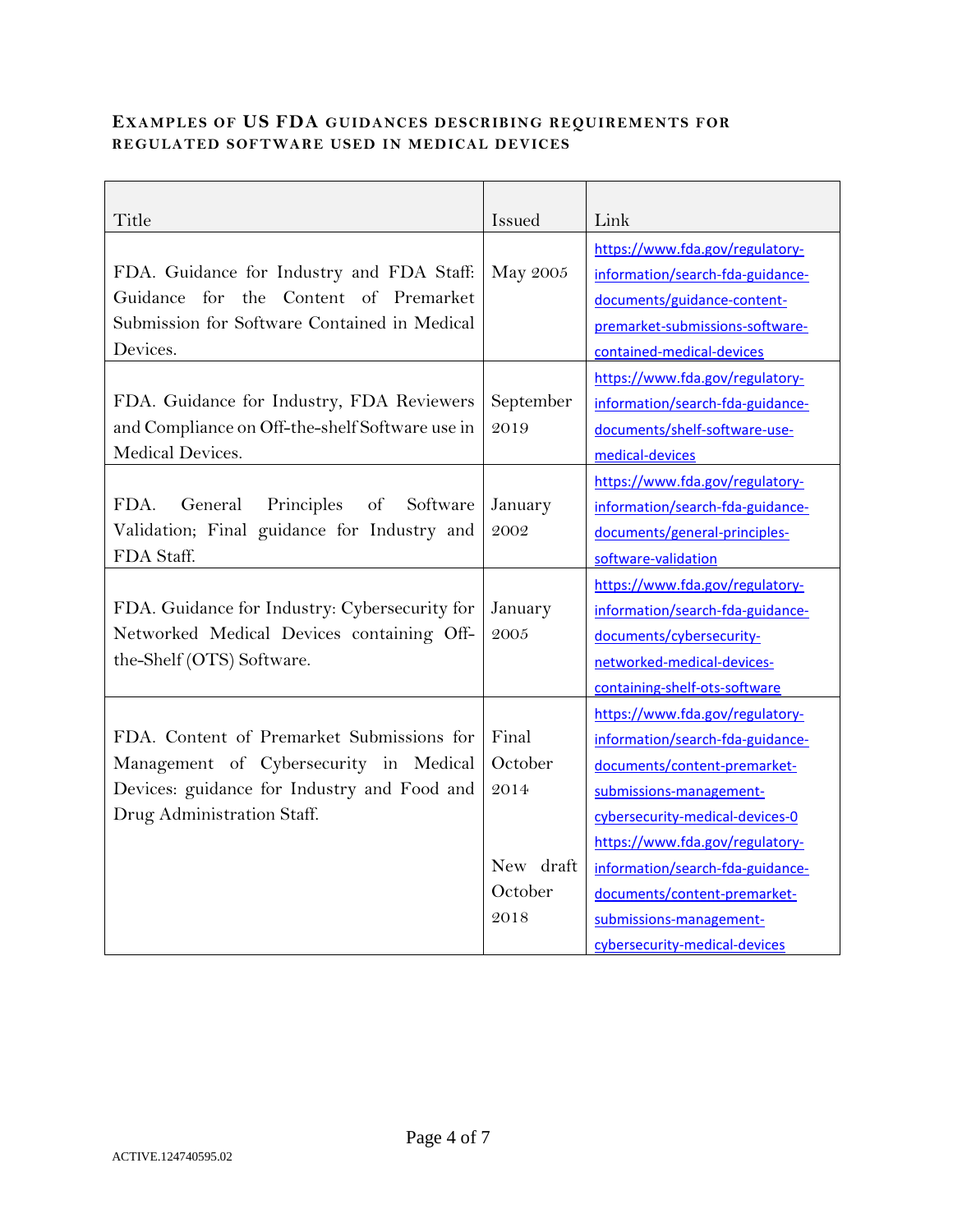# A Harmonized Approach Is Needed

An additional consideration in the creation of a USP content related to digital medicines is a potential lack of harmonization. The pharmaceutical and medical device industry, in particular the developers and manufacturers of drug-device combination products, are already struggling to understand and implement the divergent global requirements across the regulatory and standards landscape. At this time, the industry is in significant need of global harmonization in the digital space, and, therefore, development of USP requirements in isolation from other standard-setting agencies is unlikely to improve the regulatory and standards landscape. Further, some areas covered by the USP proposal (e.g. off-the-shelf software, cybersecurity, usability) include elements that initially seem divergent to guidances, frameworks, and consensus standards that already exist which might create additional complexities for industry and regulators.

Overall, therefore, while IPAC-RS acknowledges USP's interest in digital therapeutics and applauds the USP/DTA initiative in this space, the timing of this effort needs to be synchronized with broader developments. In particular, given the relatively immature state of the digital therapeutics field, the emerging nature of regulations from FDA and other health authorities, as well as the numerous available and in-progress consensus standards in the area of medical device software development and clinical evaluation, IPAC-RS respectfully suggests that development of pharmacopoeial standards in the area of digital medicines may be premature.

## Some Areas Could Be Addressed Even Now

Although IPAC-RS questions the benefit of USP-specific standards on digital medicines at this time, there is a real and current need for clarification on the non-proprietary naming conventions for digital therapeutics when they include a medicine. Under USP's role in pharmaceutical naming it would be of great benefit to work collaboratively with industry and regulators on the development of non-proprietary names for digital components. For example, specifying the language a pharmaceutical or drug-led combination product may use when naming an inhaler with a digital component might include "with sensor" or placing an "e-" prefix to indicate electronic capabilities.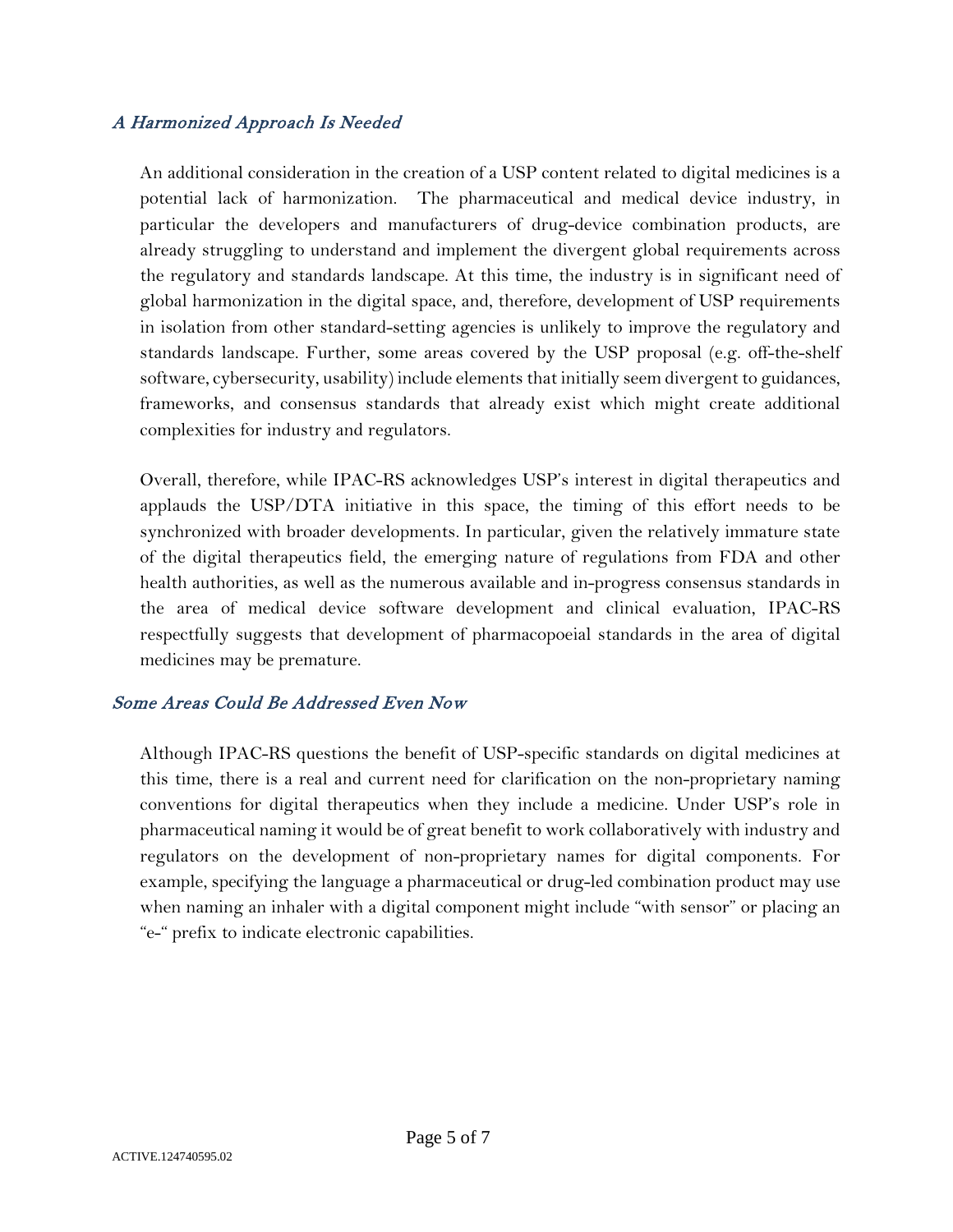#### **PAGE-BY-PAGE COMMENTS:**

- Page 4. The recall database goes from 2002 to 1020, which seems a very wide timespan for software, with less relevance in the earlier part of that period. Suggest narrowing the window to 2010-1Q20 or even 2014-1Q20 to reflect more of the current state.
- Page 5: The reference to "Total Product Lifecycle" does not include product decommissioning, which for DTx software is a critical phase of the lifecycle and can have significant impact on healthcare providers and patients.
- Page 6: The pharmacopoeial approach for drugs does not directly translate to DT<sub>x</sub>, in part because the "dAPI" for DTx can be a combination of functionalities, some regulated and some not. Each related DTxx product may have a different combination of these functionalities.
- Page 7: Proposed General Chapter on Data Security and privacy seems to overlap with the proposed Chapter 3 about "Purity," and vice versa.
- Page 7: The "Potential for General Chapters..." section refers to "platforms such as iOS or Android on smartphones or tablets" but mentions neither websites with DTx functionality nor software in the cloud.
- Page 8: Same comment as for Page 6 above.
- Page 9: Application of the term strength to DTx does not flow as it is in the paper, when the strength of the DTx really corresponds to the supportive clinical evidence for the software.
- Page 9: Purity used in this way does not appear to account for rapid software updates as part of change management; and neither does it account for the variety of device types and their ages where software will be running.
- Page 10: Performance in this section does not refer to DTx safety or efficacy, but to technical aspects of software performance. These technical aspects are less relevant if the software does not meet its expected safety and efficacy goals. For example, if the software algorithms run quickly, and the graphics refresh rapidly, but the resulting clinical impact on the patient is not as expected, then how can the USP "standard" say that the software is performing well?